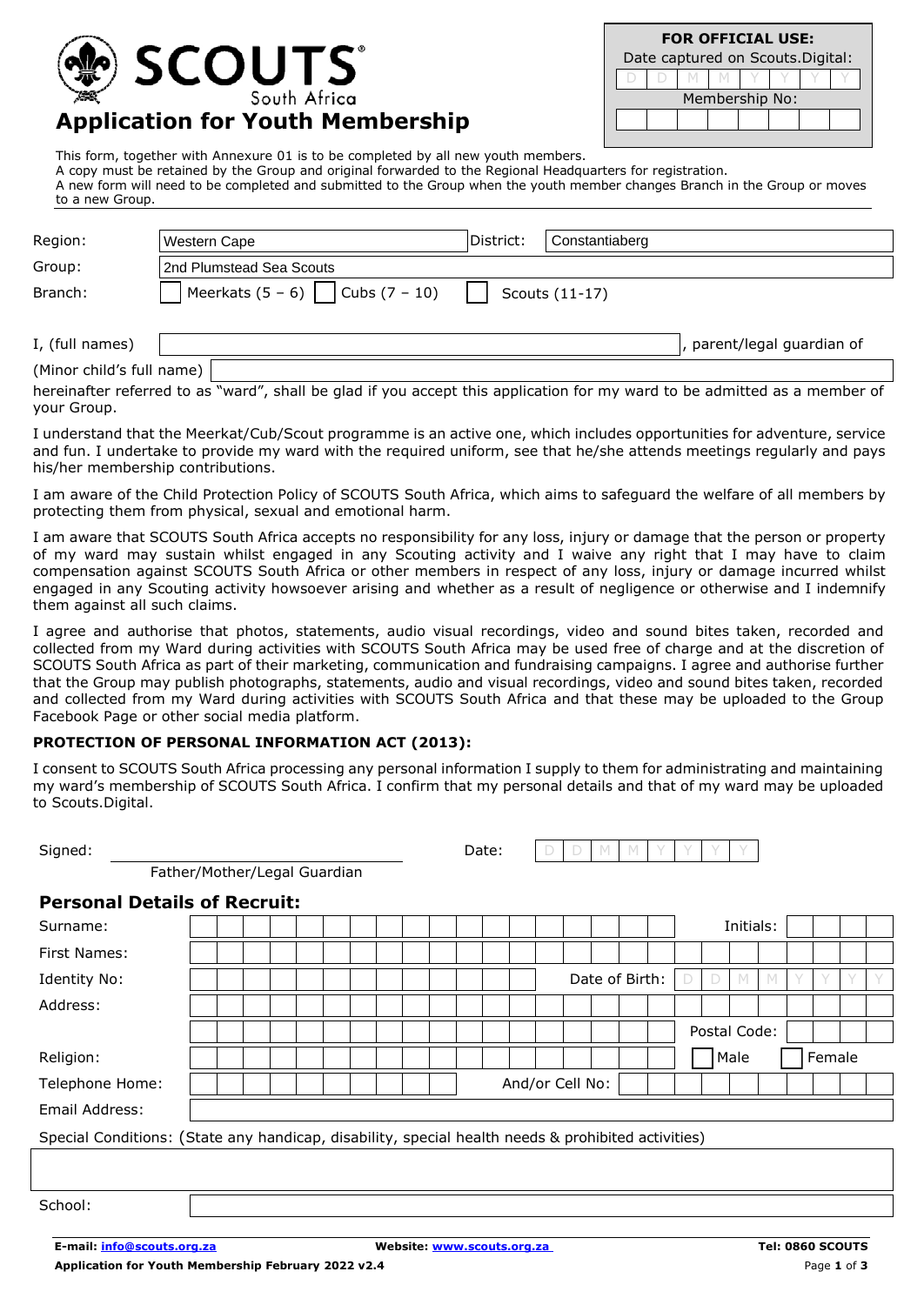### **Medical Aid Details of Recruit:**

# **Personal Details of Parents/Legal Guardians:**

### **Parent One:**

| Surname:          |                          |                 |             |  |                 |  |  |          |                |        |        |              | Initials: |  |  |  |
|-------------------|--------------------------|-----------------|-------------|--|-----------------|--|--|----------|----------------|--------|--------|--------------|-----------|--|--|--|
| First Names:      |                          |                 |             |  |                 |  |  |          |                |        |        |              |           |  |  |  |
| Identity No:      |                          |                 |             |  |                 |  |  |          | Date of Birth: |        | $\Box$ | D            |           |  |  |  |
| Postal Address:   |                          |                 |             |  |                 |  |  |          |                |        |        |              |           |  |  |  |
|                   |                          |                 |             |  |                 |  |  |          |                |        |        | Postal Code: |           |  |  |  |
| Physical Address: |                          |                 |             |  |                 |  |  |          |                |        |        |              |           |  |  |  |
|                   |                          |                 |             |  |                 |  |  |          |                |        |        | Postal Code: |           |  |  |  |
| Religion:         |                          |                 |             |  |                 |  |  |          |                |        |        |              |           |  |  |  |
| Telephone Work:   |                          |                 |             |  |                 |  |  | Cell No: |                |        |        |              |           |  |  |  |
| Email Address:    |                          |                 |             |  |                 |  |  |          |                |        |        |              |           |  |  |  |
| Gender:           |                          | Marital Status: |             |  |                 |  |  |          |                |        |        |              |           |  |  |  |
|                   |                          |                 | Occupation: |  |                 |  |  |          |                |        |        |              |           |  |  |  |
| Male<br>Female    | Preferred Communication: |                 |             |  | WhatsApp Group: |  |  |          |                | Email: |        |              |           |  |  |  |

## **Parent Two:**

| Surname:          |        |  |  |  |                          |  |  |                 |          |                |        |        |              | Initials: |   |  |  |
|-------------------|--------|--|--|--|--------------------------|--|--|-----------------|----------|----------------|--------|--------|--------------|-----------|---|--|--|
| First Names:      |        |  |  |  |                          |  |  |                 |          |                |        |        |              |           |   |  |  |
| Identity No:      |        |  |  |  |                          |  |  |                 |          | Date of Birth: |        | $\Box$ | D            | M         | M |  |  |
| Postal Address:   |        |  |  |  |                          |  |  |                 |          |                |        |        |              |           |   |  |  |
|                   |        |  |  |  |                          |  |  |                 |          |                |        |        | Postal Code: |           |   |  |  |
| Physical Address: |        |  |  |  |                          |  |  |                 |          |                |        |        |              |           |   |  |  |
|                   |        |  |  |  |                          |  |  |                 |          |                |        |        | Postal Code: |           |   |  |  |
| Religion:         |        |  |  |  |                          |  |  |                 |          |                |        |        |              |           |   |  |  |
| Telephone Work:   |        |  |  |  |                          |  |  |                 | Cell No: |                |        |        |              |           |   |  |  |
| Email Address:    |        |  |  |  |                          |  |  |                 |          |                |        |        |              |           |   |  |  |
| Gender:           |        |  |  |  | Marital Status:          |  |  |                 |          |                |        |        |              |           |   |  |  |
|                   |        |  |  |  | Occupation:              |  |  |                 |          |                |        |        |              |           |   |  |  |
| Male              | Female |  |  |  | Preferred Communication: |  |  | WhatsApp Group: |          |                | Email: |        |              |           |   |  |  |